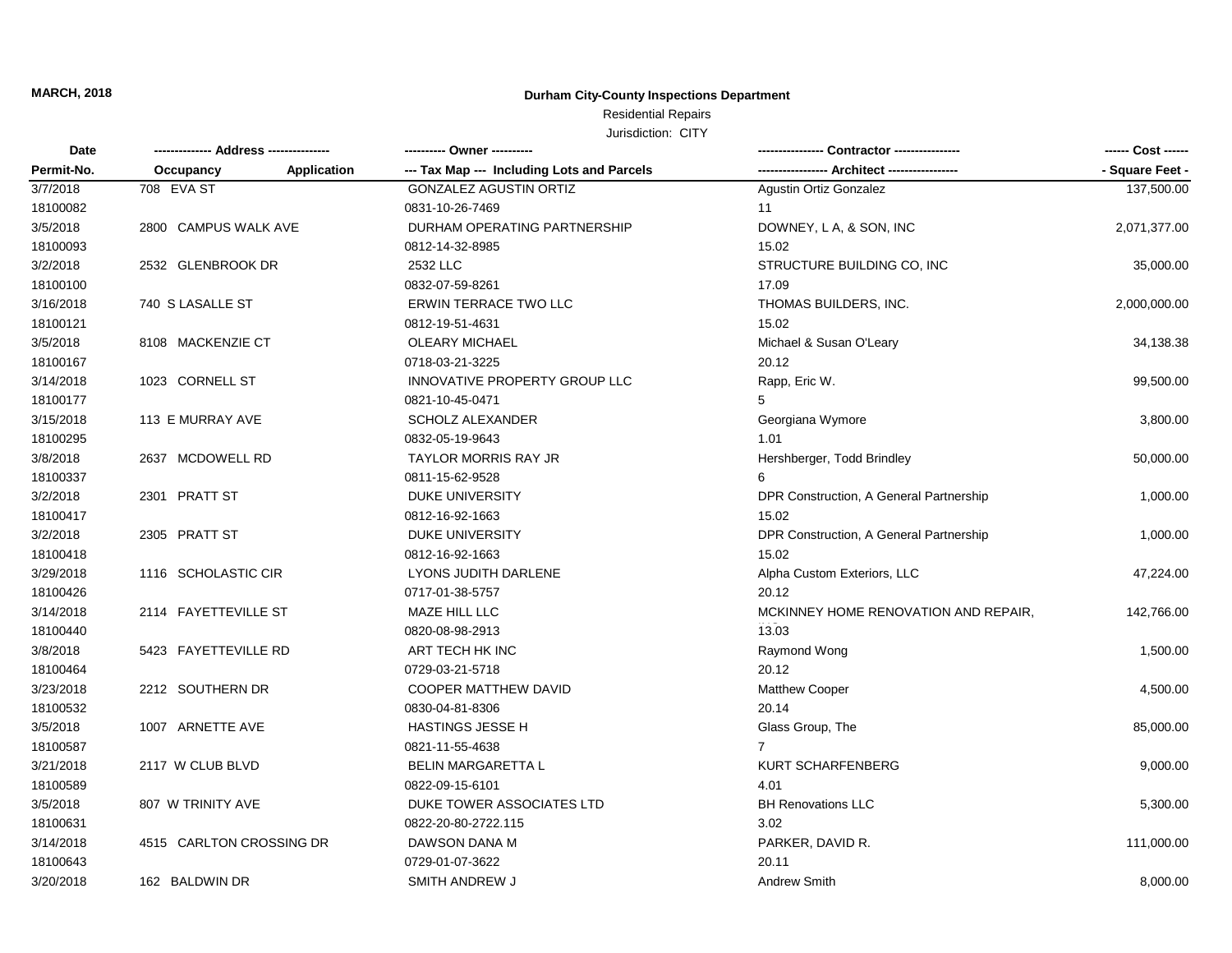#### **Durham City-County Inspections Department**

### Residential Repairs

| Date       | -------------- Address --------------- |                    | ---------- Owner ----------                |                                              | ------ Cost ------ |
|------------|----------------------------------------|--------------------|--------------------------------------------|----------------------------------------------|--------------------|
| Permit-No. | Occupancy                              | <b>Application</b> | --- Tax Map --- Including Lots and Parcels | ---------------- Architect ----------------  | - Square Feet -    |
| 18100647   |                                        |                    | 0803-02-99-4094                            | 17.07                                        |                    |
| 3/21/2018  | 420 CHAPEL DR                          |                    | <b>DUKE UNIVERSITY</b>                     | ROMEO GUEST ASSOC. INC                       | 68,462.00          |
| 18100668   |                                        |                    | 0811-05-69-9264.L10                        | 15.01                                        |                    |
| 3/13/2018  | 1301 N MANGUM ST                       |                    | COPPLE DANIEL H                            | MARLOWE, DOUGLAS W.                          | 23,500.00          |
| 18100671   |                                        |                    | 0832-17-12-4121                            | $\overline{2}$                               |                    |
| 3/5/2018   | 2121 S ALSTON AVE                      |                    | <b>CRUZ HECTOR GUEVERA</b>                 | <b>Hector Cruz</b>                           | 6,405.00           |
| 18100678   |                                        |                    | 0830-14-34-7784                            | 20.09                                        |                    |
| 3/6/2018   | 3767 SOUTHWEST DURHAM DR               |                    | PATTERSON MULTIFAMILY DURHAM               | SERVPRO of N. Raleigh, Wake Forest & SERVPRO | 18,741.47          |
| 18100682   |                                        |                    | 0800-02-50-7382                            | 20.18                                        |                    |
| 3/8/2018   | 2511 TRYON RD                          |                    | <b>ZENG YI</b>                             | A.G. BUILDERS                                | 627,400.00         |
| 18100685   |                                        |                    | 0811-13-03-6443                            | 20.17                                        |                    |
| 3/1/2018   | 2502 THORNE ST                         |                    | <b>DUNLAP DIANNE</b>                       | <b>Horizon Contracting</b>                   | 2,000.00           |
| 18100687   |                                        |                    | 0832-10-46-1979                            | 1.01                                         |                    |
| 3/1/2018   | 4904 STEPHENS LN                       |                    | <b>JACKSON KENNETH J</b>                   | Oakley, Kevin Noel                           | 105,707.00         |
| 18100692   |                                        |                    | 0824-02-98-7275                            | 16.01                                        |                    |
| 3/1/2018   | 208 ARCHDALE DR                        |                    | PADILLA CHRISTIAN IVON H                   | CHRISTIAN HERNANDEZ PADILLA                  | 1,000.00           |
| 18100732   |                                        |                    | 0820-13-13-5900                            | 20.07                                        |                    |
| 3/5/2018   | 3406 ALMAN DR                          |                    | <b>ZOU SHULI</b>                           | DREAM SPACES LLC                             | 52,980.00          |
| 18100735   |                                        |                    | 0801-03-32-1179                            | 20.17                                        |                    |
| 3/1/2018   | 3433 DOVER RD                          |                    | ALSTON VERNETTA RINOA                      | Pruitt Building Co.                          | 35,000.00          |
| 18100771   |                                        |                    | 0810-18-41-5769                            | 20.08                                        |                    |
| 3/1/2018   | 5900 BARBEE RD                         |                    | HILL WINFORD SR LIVING TRUST               | Prince & Sons, Inc.                          | 39,560.00          |
| 18100773   |                                        |                    | 0728-01-48-7718                            | 20.12                                        |                    |
| 3/5/2018   | 108 N DRIVER ST                        |                    | PAGE DORIS B                               | Reno-Pro Inc.                                | 23,000.00          |
| 18100775   |                                        |                    | 0831-15-63-1975                            | 10.01                                        |                    |
| 3/1/2018   | 2415 MIRIAM CIR                        |                    | <b>BLALOCK RICHARD KEITH</b>               | FS, LLC                                      | 3,500.00           |
| 18100782   |                                        |                    | 0832-08-78-5742                            | 18.01                                        |                    |
| 3/7/2018   | 3526 S HAMSTEAD CT                     |                    | BORGO II DURHAM LLC                        | Steve Biddy, Sr.                             | 2,000.00           |
| 18100783   |                                        |                    | 0830-03-40-6583                            | 20.10                                        |                    |
| 3/7/2018   | 1724 HORNE CREEK DR                    |                    | YOUNCE CAROLYN P                           | <b>HARLAND WINDOWS &amp; SIDING</b>          | 20,000.00          |
| 18100785   |                                        |                    | 0769-01-46-5102                            | 19                                           |                    |
| 3/1/2018   | 4005 NOTTAWAY RD                       |                    | <b>HOSKINS GARY WAYNE</b>                  | FOUNDATION XPERTS, LLC                       | 14,100.00          |
| 18100786   |                                        |                    | 0719-01-25-5802                            | 20.08                                        |                    |
| 3/14/2018  | 1510 GRANBY ST                         |                    | <b>HAKE SELMA</b>                          | Hamed Afshari                                | 18,460.00          |
| 18100796   |                                        |                    | 0831-06-49-7321                            | 9                                            |                    |
| 3/9/2018   | 1127 FRESHMAN DR                       |                    | <b>JUDD MATTHEW B</b>                      | <b>Matthew Judd</b>                          | 9,750.00           |
| 18100803   |                                        |                    | 0717-01-39-8200                            | 20.12                                        |                    |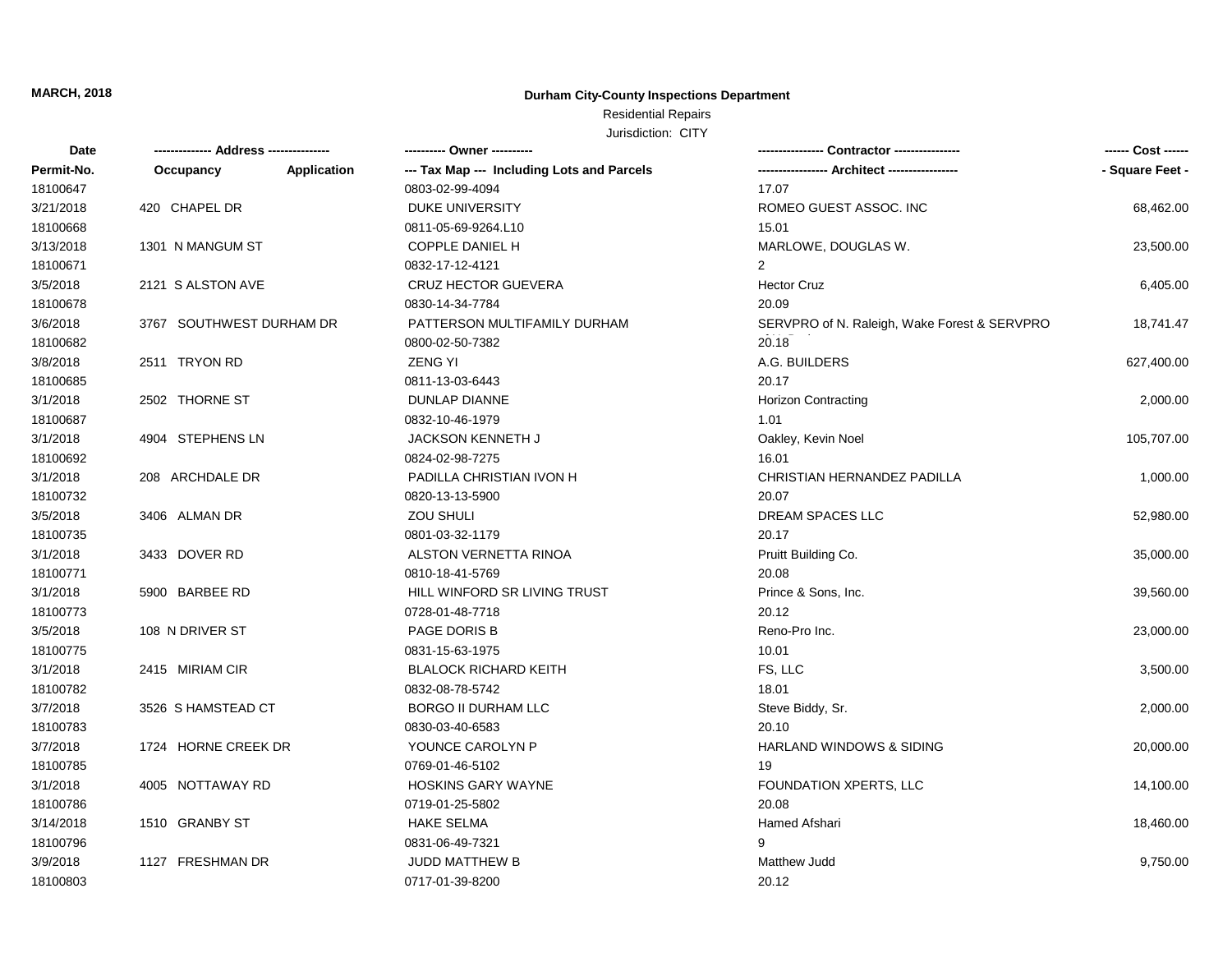#### **Durham City-County Inspections Department**

# Residential Repairs

| Date       | -------------- Address --------------- | ---------- Owner ----------                               |                                          | ------ Cost ------ |
|------------|----------------------------------------|-----------------------------------------------------------|------------------------------------------|--------------------|
| Permit-No. | Occupancy                              | Application<br>--- Tax Map --- Including Lots and Parcels |                                          | - Square Feet -    |
| 3/5/2018   | 111 E EDGEWOOD DR                      | <b>GRAY THOMAS</b>                                        | Jennifer Smart                           | 9,900.00           |
| 18100819   |                                        | 0832-05-19-9159                                           | 1.01                                     |                    |
| 3/16/2018  | 4000 MERIWETHER DR                     | <b>CLARK ERIC W</b>                                       | <b>Eric Clark</b>                        | 5,500.00           |
| 18100821   |                                        | 0833-14-24-5332                                           | 17.09                                    |                    |
| 3/9/2018   | 8 SHELTER CV                           | PADGETT CHARLES C                                         | CAROLINA YARDBARNS, LLC                  | 3,800.00           |
| 18100822   |                                        | 0728-03-40-8548                                           | 20.13                                    |                    |
| 3/9/2018   | 951 CLARION DR                         | LINDERMAN KENNETH F                                       | Sierra Structures, Inc.                  | 6,900.00           |
| 18100824   |                                        | 0803-02-86-8039                                           | 17.07                                    |                    |
| 3/6/2018   | 3 HARTLEY PL                           | RICHARDS MARY MARGARET G                                  | Project 9 Designs L.L.C.                 | 46,380.00          |
| 18100842   |                                        | 0800-02-58-8159                                           | 20.17                                    |                    |
| 3/23/2018  | 5 VANDORA PL                           | LATIMER JAMES ROBERT                                      | JOSEPH GRANTHAM CUSTOM HOMES, INC.       | 45,471.00          |
| 18100844   |                                        | 0801-03-43-6282                                           | 20.17                                    |                    |
| 3/22/2018  | 2509 CHERRY BLOSSOM DR                 | <b>SCHMIDT DAVID CHRISTOPHER</b>                          | REMEDY CUSTOM HOMES, INC.                | 10,600.00          |
| 18100845   |                                        | 0759-03-23-8969                                           | 18.05                                    |                    |
| 3/6/2018   | 19 WINTHROP CT                         | <b>GRAPER CHRIS</b>                                       | James & Kristin Clotfelter               | 21,000.00          |
| 18100847   |                                        | 0719-03-34-4401                                           | 20.08                                    |                    |
| 3/7/2018   | 57 KIMBERLY DR                         | NICHOLAS MICHAEL KREDICH                                  | FS, LLC                                  | 5,100.00           |
| 18100850   |                                        | 0719-01-36-6065                                           | 20.08                                    |                    |
| 3/6/2018   | 401 MAYMOUNT DR                        | FFINCH PATRICIA A                                         | THD AT-HOME SERVICES, INC.               | 21,000.00          |
| 18100852   |                                        | 0851-01-05-9292                                           | 18.04                                    |                    |
| 3/20/2018  | 2705 CHAPEL HILL RD                    | KING WESLEY E                                             | <b>HUGHES MASONRY</b>                    | 6,000.00           |
| 18100856   |                                        | 0811-20-80-9374                                           | 6                                        |                    |
| 3/7/2018   | 15 HEATH PL                            | KIMBROUGH KENT PETERS                                     | THE MAPLEWOOD BUILDING CO., LLC.         | 130,000.00         |
| 18100857   |                                        | 0811-18-42-8162                                           | 6                                        |                    |
| 3/16/2018  | 19 FOREST CREEK DR                     | KARST AMANDA ADRIENNE                                     | POWER LIFT FOUNDATION REPAIR - T/A BOLIN | 39,000.00          |
| 18100867   |                                        | 0729-04-60-0145                                           | 20.14                                    |                    |
| 3/22/2018  | 917 ALABAMA AVE                        | URBAN HAVEN LLC                                           | SCHREIBER CONSTRUCTION                   | 9,900.00           |
| 18100876   |                                        | 0822-13-03-5663                                           | 4.02                                     |                    |
| 3/22/2018  | 919 ALABAMA AVE                        | <b>URBAN HAVEN LLC</b>                                    | SCHREIBER CONSTRUCTION                   | 9,900.00           |
| 18100877   |                                        | 0822-13-03-5626                                           | 4.02                                     |                    |
| 3/23/2018  | 3016 MARYWOOD DR                       | <b>MELBY TODD</b>                                         | PARKER, DAVID R.                         | 302,863.00         |
| 18100882   |                                        | 0814-03-41-2141                                           | 17.07                                    |                    |
| 3/14/2018  | 422 HANSON RD                          | WHITFIELD JOVETTA LYNNETTE                                | FOUNDATION XPERTS, LLC                   | 13,500.00          |
| 18100883   |                                        | 0729-01-47-3582                                           | 20.10                                    |                    |
| 3/15/2018  | 2616 KIRK RD                           | <b>ALLEN TODD</b>                                         | <b>Todd Allen</b>                        | 58,388.00          |
| 18100884   |                                        | 0823-17-11-8624                                           | 17.05                                    |                    |
| 3/20/2018  | 1404 GEORGIA AVE                       | <b>BURNS WILLIAM R</b>                                    | Dreps Construction, LLC, Matt            | 29,500.00          |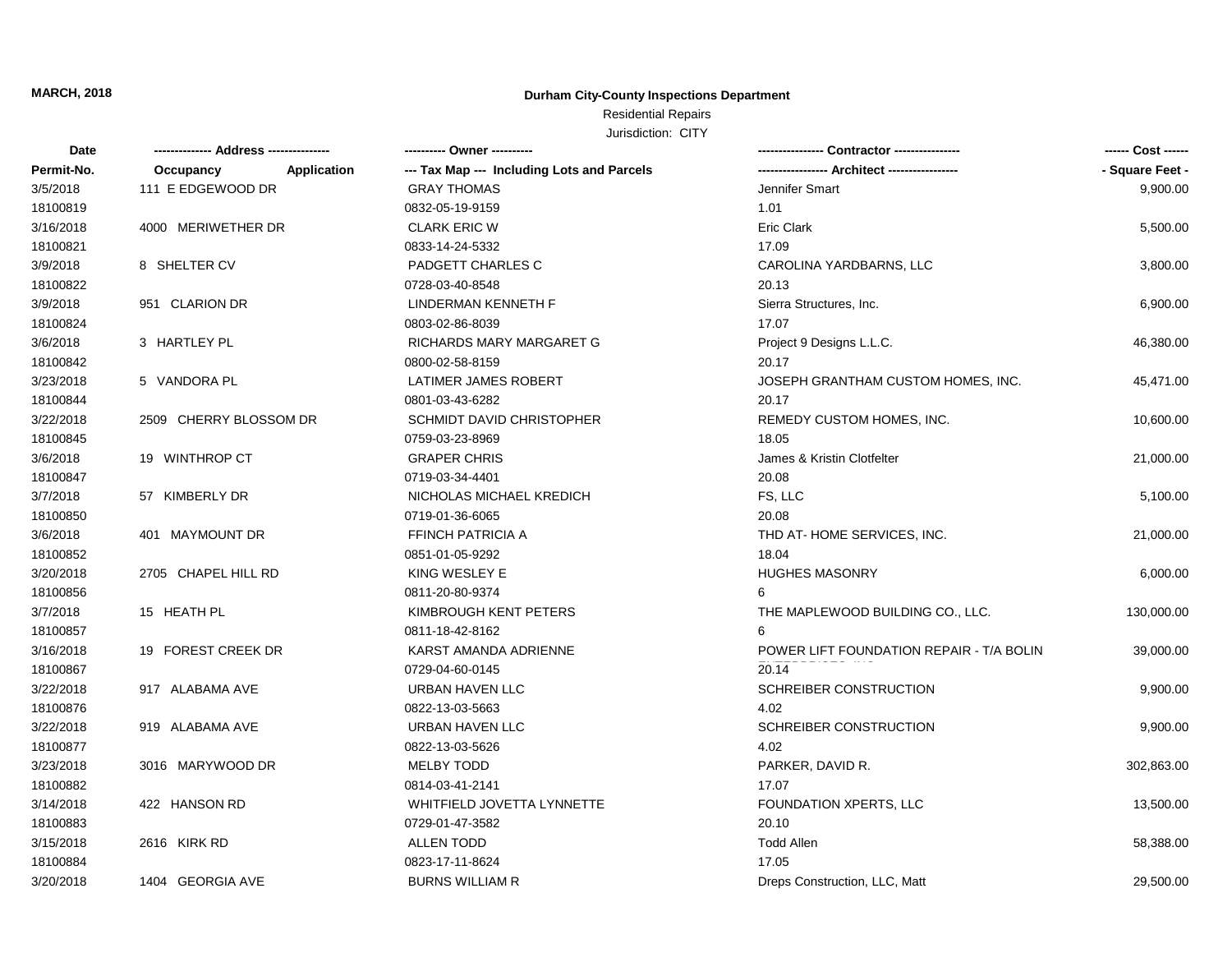#### **Durham City-County Inspections Department**

### Residential Repairs

| Date       |                       |                    | ---------- Owner ----------                |                                       |                 |
|------------|-----------------------|--------------------|--------------------------------------------|---------------------------------------|-----------------|
| Permit-No. | Occupancy             | <b>Application</b> | --- Tax Map --- Including Lots and Parcels |                                       | - Square Feet - |
| 18100885   |                       |                    | 0812-09-96-9148                            | 4.01                                  |                 |
| 3/14/2018  | 27 AUTUMN WOODS DR    |                    | <b>HUBBARD FLETCHER B</b>                  | FOUNDATION XPERTS, LLC                | 9,300.00        |
| 18100887   |                       |                    | 0719-04-61-1751                            | 20.11                                 |                 |
| 3/12/2018  | 3507 DIXON RD         |                    | WILSON GEORGE P SR                         | Majestic Outdoors                     | 12,000.00       |
| 18100890   |                       |                    | 0810-16-72-5644                            | 20.07                                 |                 |
| 3/8/2018   | 1507 N DUKE ST        |                    | CAMILO CAROLINA MARIANO                    | <b>Advanced Structural Repair</b>     | 21,725.00       |
| 18100893   |                       |                    | 0822-16-74-8540                            | 3.02                                  |                 |
| 3/8/2018   | 2613 MAGNOLIA TREE LN |                    | DOBS JEROME MARTIN                         | <b>Cornerstone Foundation Repair</b>  | 4,200.00        |
| 18100895   |                       |                    | 0739-02-59-5889                            | 20.14                                 |                 |
| 3/8/2018   | 412 MONTICELLO AVE    |                    | <b>CINCALA GEORGE M III</b>                | Mike Cincala                          | 19,170.00       |
| 18100896   |                       |                    | 0820-05-17-4765                            | 20.07                                 |                 |
| 3/21/2018  | 3822 SHOCCOREE DR     |                    | <b>BUTTER ERIC EMILIO GERRIT</b>           | Mandy Contrell                        | 7,150.00        |
| 18100897   |                       |                    | 0812-01-39-1763                            | 17.07                                 |                 |
| 3/13/2018  | 316 WAKE PL           |                    | <b>MARAVICH JOHN NASH</b>                  | John Nash Maravich                    | 7,000.00        |
| 18100901   |                       |                    | 0831-05-29-2242                            | 9                                     |                 |
| 3/20/2018  | 1412 HORNE CREEK DR   |                    | PULTE HOME CORPORATION                     | Pulte Home Company, LLC               | 2,000.00        |
| 18100903   |                       |                    | 0769-03-44-6949                            | 19                                    |                 |
| 3/28/2018  | 415 E PILOT ST        |                    | 412 PILOT LLC                              | Total Construction by Dale Lands LLC  | 4,000.00        |
| 18100905   |                       |                    | 0820-12-76-2633                            | 13.04                                 |                 |
| 3/13/2018  | 3730 HOPE VALLEY RD   |                    | <b>SACCO JUSTIN SAMUEL</b>                 | <b>CREATIVE OF GREENSBORO</b>         | 66,000.00       |
| 18100906   |                       |                    | 0719-02-68-6533                            | 20.08                                 |                 |
| 3/14/2018  | 1722 N ROXBORO ST     |                    | MCLEAN MARY N R                            | Qubic, LLC                            | 1,000.00        |
| 18100914   |                       |                    | 0832-13-23-3423                            | $\overline{2}$                        |                 |
| 3/16/2018  | 14 PALMETTO CIR       |                    | <b>HENSON GARTH</b>                        | Garth Henson                          | 42,700.00       |
| 18100921   |                       |                    | 0850-03-02-1850                            | 18.05                                 |                 |
| 3/8/2018   | 610 WHEAT MILL RD     |                    | SPINKS CLARA P                             | FS, LLC                               | 3,300.00        |
| 18100923   |                       |                    | 0834-03-04-0718                            | 17.08                                 |                 |
| 3/13/2018  | 10 CREEKS EDGE CT     |                    | KNELSON ROBERT J                           | Ezprobaths                            | 18,618.00       |
| 18100924   |                       |                    | 0728-01-17-2245                            | 20.12                                 |                 |
| 3/8/2018   | 1010 DEMERIUS ST      |                    | <b>HOLLOWAY CARSON G</b>                   | FS, LLC                               | 3,375.00        |
| 18100925   |                       |                    | 0822-15-63-8435                            | 3.02                                  |                 |
| 3/13/2018  | 5006 GREENVIEW DR     |                    | <b>MENDEZ CAROLINA</b>                     | Carolina Mendez                       | 3,000.00        |
| 18100926   |                       |                    | 0719-04-73-2963                            | 20.11                                 |                 |
| 3/15/2018  | 3438 FLAT RIVER DR    |                    | <b>AMIN NIRAV</b>                          | Nirav M Amin                          | 11,966.00       |
| 18100931   |                       |                    | 0850-04-71-4813                            | 18.05                                 |                 |
| 3/12/2018  | 2408 N ROXBORO ST     |                    | <b>DIMA WINGS LLC</b>                      | Garner Construction & Remodeling, LLC | 28,000.00       |
| 18100935   |                       |                    | 0832-10-26-6569                            | 1.01                                  |                 |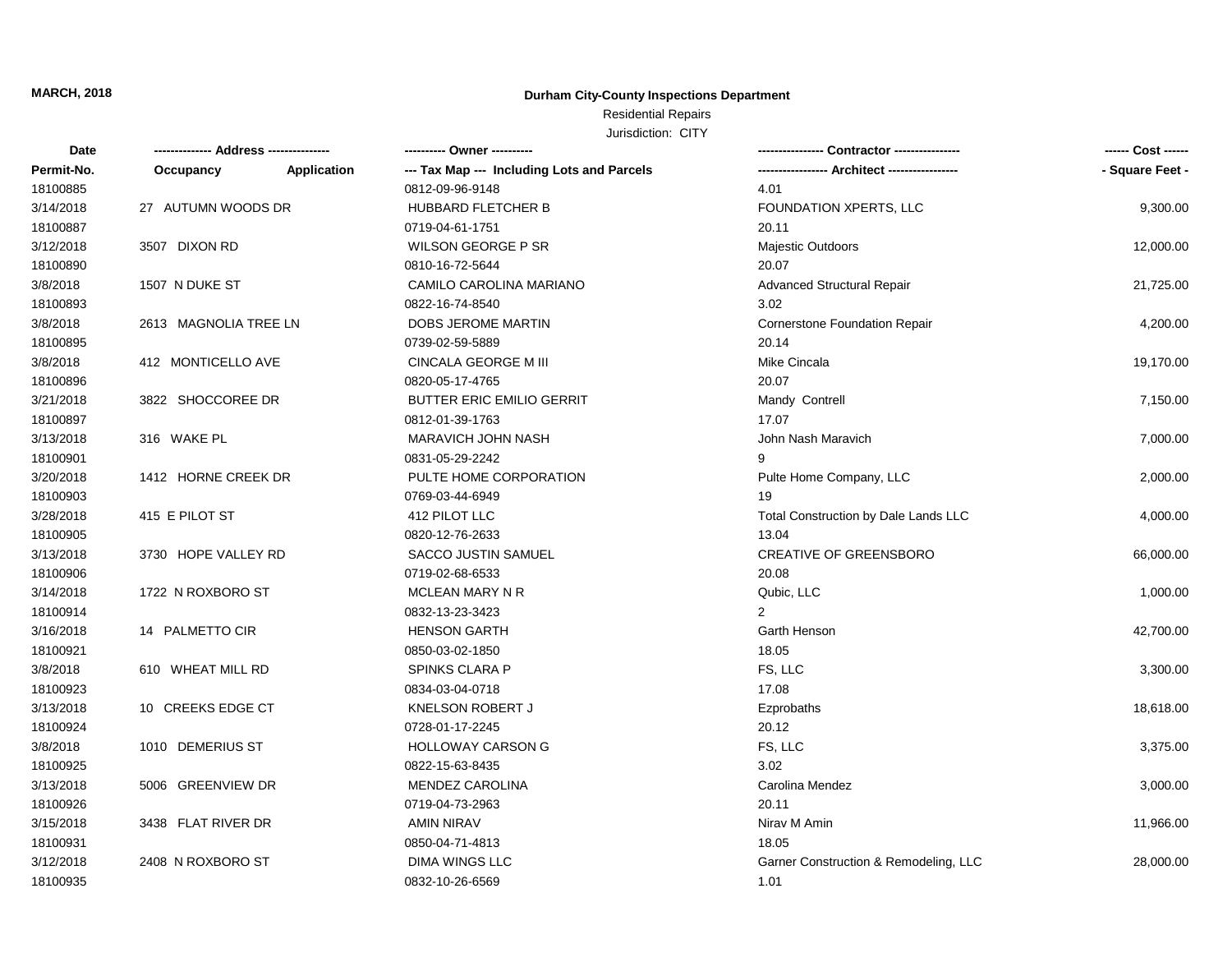#### **Durham City-County Inspections Department**

# Residential Repairs

| Date       | -------------- Address --------------- | ---------- Owner ----------                |                                   | ------ Cost ------ |
|------------|----------------------------------------|--------------------------------------------|-----------------------------------|--------------------|
| Permit-No. | Application<br>Occupancy               | --- Tax Map --- Including Lots and Parcels |                                   | - Square Feet -    |
| 3/13/2018  | 2500 W CARVER ST                       | <b>BLUE CHARIOT LLC</b>                    | DreamWork Homes, LLC              | 3,500.00           |
| 18100940   |                                        | 0823-13-22-2934                            | 17.05                             |                    |
| 3/23/2018  | 2318 HILLANDALE RD                     | <b>EQUITY INTERESTS LLC</b>                | CLEMENT CONSTRUCTION COMPANY INC. | 50,000.00          |
| 18100941   |                                        | 0813-16-94-2433                            | 17.05                             |                    |
| 3/29/2018  | 113 W GEER ST                          | <b>DINSICK WESLEY</b>                      | Wes Jameson                       | 4,000.00           |
| 18100947   |                                        | 0832-17-00-8203                            | 8.02                              |                    |
| 3/23/2018  | 3609 STONEYBROOK DR                    | <b>PAIK MICHAEL</b>                        | AKR BUILDERS, INC.                | 25,584.00          |
| 18100948   |                                        | 0813-04-51-2616                            | 17.05                             |                    |
| 3/20/2018  | 1312 GEORGIA AVE                       | <b>EL-GENK HUSSEN M</b>                    | Dreps Construction, LLC, Matt     | 16,600.00          |
| 18100950   |                                        | 0812-12-95-8951                            | 4.01                              |                    |
| 3/9/2018   | 5133 GATEWOOD DR                       | <b>INEBNIT DANA K</b>                      | DANA INEBNIT TEST                 |                    |
| 18100968   |                                        | 0825-03-10-8188                            | 16.03                             |                    |
| 3/13/2018  | 6813 FALCONBRIDGE RD                   | <b>WILKINS CHAD</b>                        | <b>Chad Wilkins</b>               | 28,175.00          |
| 18100977   |                                        | 0708-03-33-0231                            | 20.12                             |                    |
| 3/23/2018  | 2203 CHASE ST                          | COHEN JOSHUA P                             | Lie Templeton/True Design LLc     | 21,300.00          |
| 18100979   |                                        | 0820-07-59-2407                            | $\overline{7}$                    |                    |
| 3/13/2018  | 4517 LAYMANS CHAPEL RD                 | ELLIS DENISE PULLEY                        | PENNY, GARY WAYNE                 | 19,000.00          |
| 18100981   |                                        | 0823-08-99-4911                            | 17.09                             |                    |
| 3/15/2018  | 1311 TIMOTHY AVE                       | <b>LENNON MARY HILDA</b>                   | CARY RECONSTRUCTION CO., LLC.     | 75,000.00          |
| 18100982   |                                        | 0820-15-63-2333                            | 20.09                             |                    |
| 3/15/2018  | 35 SURREY LN                           | MARLOWE JOHN C III TRUSTEE                 | Project 9 Designs L.L.C.          | 38,872.00          |
| 18100983   |                                        | 0719-02-89-0107                            | 20.07                             |                    |
| 3/19/2018  | 6424 AMHURST RD                        | LEESE VIRGINIA F                           | ERIC PEARSON                      | 2,000.00           |
| 18100989   |                                        | 0728-03-23-7832                            | 20.12                             |                    |
| 3/28/2018  | 4629 PINEDALE DR                       | <b>MONTES REYNA</b>                        | JASON AARON DAVID SMITH           | 20,000.00          |
| 18100990   |                                        | 0803-04-51-8370                            | 17.07                             |                    |
| 3/13/2018  | 507 E GEER ST                          | <b>MCMANUS ANNIE</b>                       | Finley, Lionel Nathaniel, Jr.     | 1,000.00           |
| 18100991   |                                        | 0832-18-30-2341                            | 2                                 |                    |
| 3/16/2018  | 1608 GLENDALE AVE                      | WADE JENNIE SALLY TRUSTEE                  | Adam Pyburn                       | 9,900.00           |
| 18100992   |                                        | 0832-13-03-8195                            | 2                                 |                    |
| 3/16/2018  | 1205 S ALSTON AVE                      | <b>RENAISSANCE RENOVATION &amp; REAL</b>   | <b>LISA MILLER</b>                | 13,600.00          |
| 18100993   |                                        | 0831-17-10-7007                            | 14                                |                    |
| 3/15/2018  | 704 RETA RD                            | TUNSTALL PATRICK ALLEN                     | Southeast Foundation Repair Inc   | 17,000.00          |
| 18100997   |                                        | 0823-11-66-7003                            | 17.10                             |                    |
| 3/21/2018  | 831 WILKERSON AVE                      | ANDERSON KAVANAH                           | Derek Anderson                    | 3,000.00           |
| 18101000   |                                        | 0821-06-48-6519                            | 5                                 |                    |
| 3/21/2018  | 3400 SHAFTSBURY ST                     | <b>ISHERWOOD JENNIFER</b>                  | <b>BH Renovations LLC</b>         | 3,400.00           |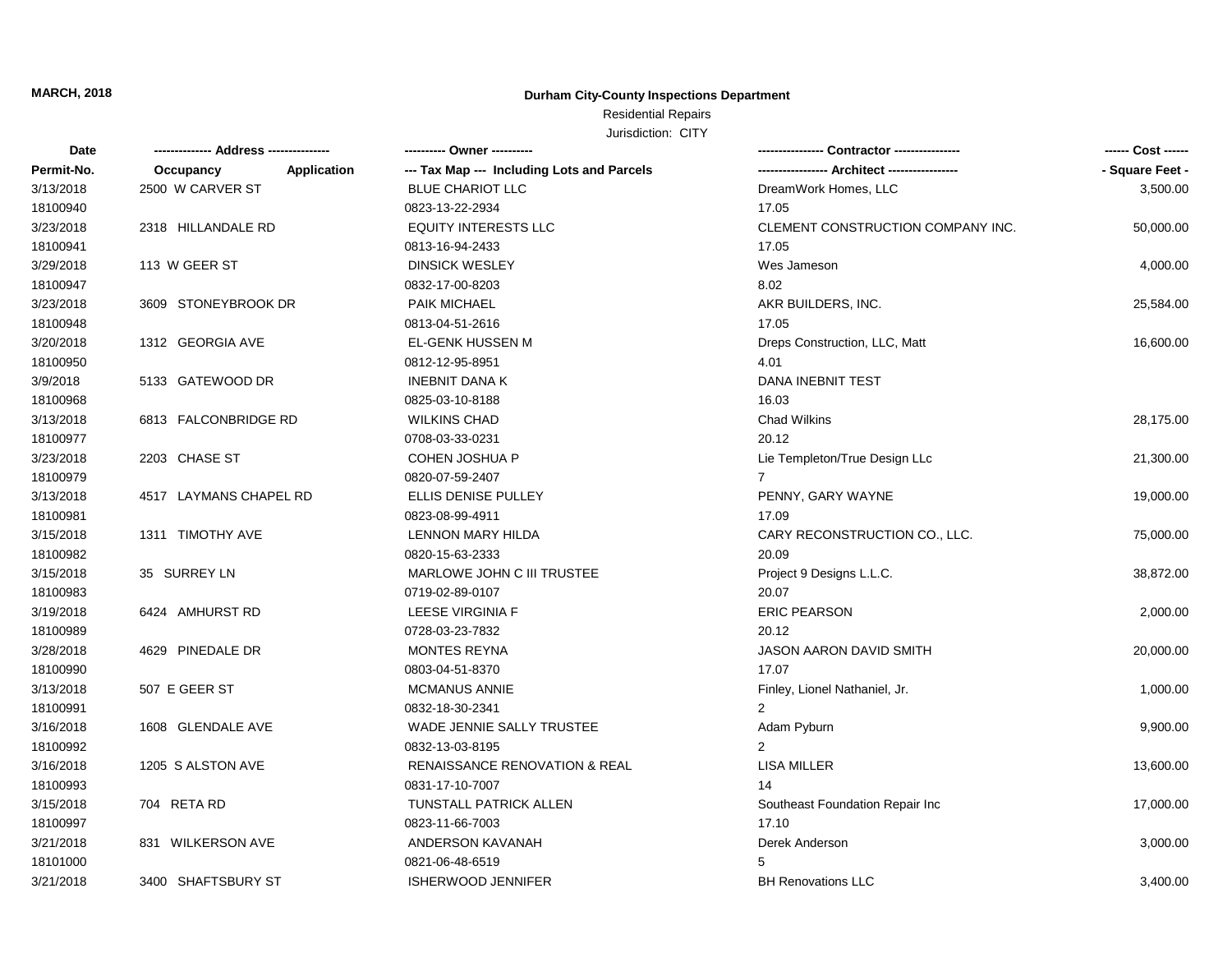#### **Durham City-County Inspections Department**

## Residential Repairs

| Date       | -------------- Address --------------- |             | ---------- Owner ----------                |                                                     | ------ Cost ------ |
|------------|----------------------------------------|-------------|--------------------------------------------|-----------------------------------------------------|--------------------|
| Permit-No. | Occupancy                              | Application | --- Tax Map --- Including Lots and Parcels |                                                     | - Square Feet -    |
| 18101003   |                                        |             | 0823-11-55-4224                            | 17.05                                               |                    |
| 3/13/2018  | 103 MESQUITE DR                        |             | <b>TVM/TGM PROPERTIES LLC</b>              | Level Carolina Homes, LLC                           | 2,500.00           |
| 18101018   |                                        |             | 0850-04-61-3598                            | 18.05                                               |                    |
| 3/16/2018  | 117 DANIELS POST CT                    |             | DUNN ARNOLD                                | <b>Contract Exteriors</b>                           | 6,100.00           |
| 18101035   |                                        |             | 0769-03-23-4981                            | 19                                                  |                    |
| 3/19/2018  | 5204 PARTRIDGE ST                      |             | DICKENS COTTIS L                           | Spangler Restoration - The Spangler Group, LLC, T/A | 32,000.00          |
| 18101037   |                                        |             | 0824-04-83-6995                            | 17.08                                               |                    |
| 3/28/2018  | 915 LIMERICK LN                        |             | <b>ENGLEMAN LAWRENCE</b>                   | Organic Carpentry LLC                               | 18,000.00          |
| 18101053   |                                        |             | 0728-03-31-1556                            | 20.13                                               |                    |
| 3/21/2018  | 4805 DUTCHESS LN                       |             | <b>CARON TODD</b>                          | EVOLUTIONARY DECKING                                | 29,436.00          |
| 18101054   |                                        |             | 0709-03-44-2315                            | 20.18                                               |                    |
| 3/20/2018  | 600 W MARKHAM AVE                      |             | <b>MCKEE MARY</b>                          | Jason Chumley                                       | 6,000.00           |
| 18101063   |                                        |             | 0822-16-92-5693                            | 3.02                                                |                    |
| 3/20/2018  | 4021 NOTTAWAY RD                       |             | <b>MATTHEWS DEBORAH J</b>                  | PAUL EDGAR TYLER IV                                 | 35,050.00          |
| 18101067   |                                        |             | 0719-01-25-8791                            | 20.08                                               |                    |
| 3/22/2018  | 2707 SEVIER ST                         |             | <b>HOFF JENNIFER</b>                       | FS, LLC                                             | 4,350.00           |
| 18101069   |                                        |             | 0811-19-62-3143                            | 6                                                   |                    |
| 3/20/2018  | 118 PALADIN CT                         |             | <b>BARR ERIK</b>                           | <b>GARUDA CUSTOM DECKS</b>                          | 16,400.00          |
| 18101074   |                                        |             | 0729-03-44-9904                            | 20.10                                               |                    |
| 3/28/2018  | 1809 FAISON RD                         |             | KATSANIS ELIAS NICHOLAS                    | Erik Reavely - Custom Home Finishing                | 15,000.00          |
| 18101075   |                                        |             | 0813-03-32-9718                            | 17.05                                               |                    |
| 3/29/2018  | 6 SPINNAKER CT                         |             | <b>ALONSO VICTOR</b>                       | FS, LLC                                             | 4,450.00           |
| 18101079   |                                        |             | 0851-01-40-7041                            | 18.05                                               |                    |
| 3/29/2018  | 4703 ROCKPORT DR                       |             | <b>KEATON MIGNON ANTOINETTE</b>            | Simply Right Exteriors LLC                          | 15,000.00          |
| 18101081   |                                        |             | 0749-04-92-6216                            | 20.14                                               |                    |
| 3/28/2018  | 4030 BOOKER AVE                        |             | RAWLEY LINDA J                             | Tarheel Basement Systems, LLC                       | 14,893.00          |
| 18101085   |                                        |             | 0729-02-79-9708                            | 20.10                                               |                    |
| 3/22/2018  | 805 ENGLEWOOD AVE                      |             | CALLAWAY STEPHANIE S                       | Cornerstone Foundation Repair                       | 8,000.00           |
| 18101092   |                                        |             | 0822-16-84-1452                            | 3.02                                                |                    |
| 3/22/2018  | 110 BLUE RIDGE CT                      |             | <b>GREEN CHRISTOPHER S</b>                 | Cornerstone Foundation Repair                       | 3,000.00           |
| 18101094   |                                        |             | 0759-03-22-6687                            | 18.05                                               |                    |
| 3/28/2018  | 203 KINNEY GLENN CT                    |             | <b>CRUM DAVID WILSON</b>                   | Hegeman & Sons Home Improvement, LLC                | 23,000.00          |
| 18101101   |                                        |             | 0729-03-04-4670                            | 20.11                                               |                    |
| 3/29/2018  | 3804 ST MARKS RD                       |             | KIVLAN HAROLD B IV                         | FS, LLC                                             | 5,600.00           |
| 18101106   |                                        |             | 0719-01-19-9541                            | 20.08                                               |                    |
| 3/22/2018  | 5110 BROOKSTONE DR                     |             | <b>GONZALEZ RAUL VILLANUEVA</b>            | Raul Gonzalez & Mary Baird                          | 8,000.00           |
| 18101108   |                                        |             | 0719-04-73-6372                            | 20.11                                               |                    |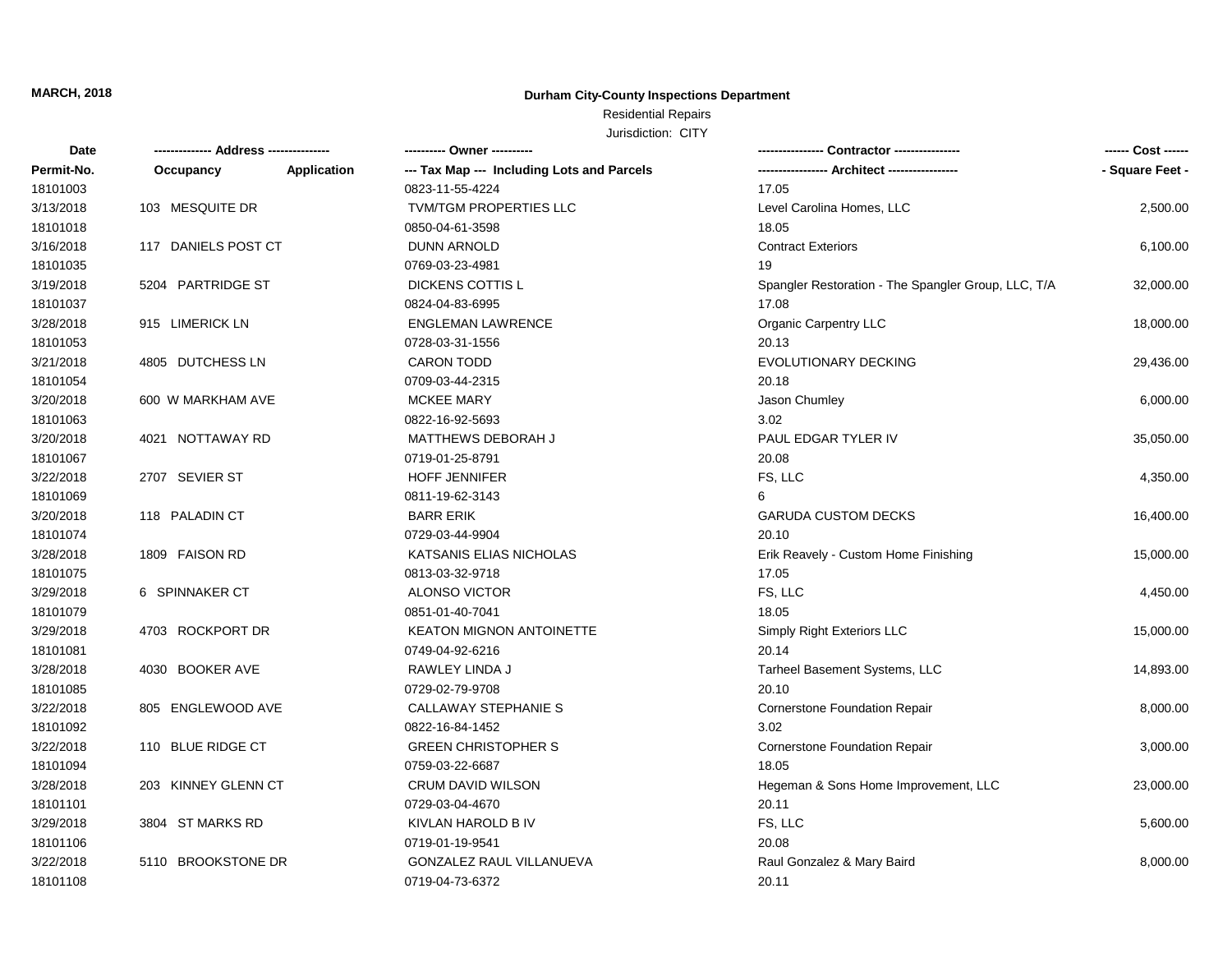#### **Durham City-County Inspections Department**

### Residential Repairs

| Date       |                                 | ---------- Owner ----------                |                                      | ------ Cost ------ |
|------------|---------------------------------|--------------------------------------------|--------------------------------------|--------------------|
| Permit-No. | <b>Application</b><br>Occupancy | --- Tax Map --- Including Lots and Parcels |                                      | - Square Feet -    |
| 3/29/2018  | 6 SPINNAKER CT                  | ALONSO VICTOR                              | FS, LLC                              | 4,450.00           |
| 18101112   |                                 | 0851-01-40-7041                            | 18.05                                |                    |
| 3/26/2018  | 415 CONSTITUTION DR             | <b>HANNA MICHAEL J</b>                     | Denna Michael Hanna                  | 44,500.00          |
| 18101117   |                                 | 0802-01-96-8154                            | 17.06                                |                    |
| 3/23/2018  | 4701 BERINI DR                  | O'SULLIVAN DANIEL WILLIAM                  | <b>Coped Corners Carpentry</b>       | 9,500.00           |
| 18101118   |                                 | 0803-04-84-3194                            | 17.07                                |                    |
| 3/29/2018  | 4406 VALLEY FORGE RD            | <b>HARRISON ROBERT</b>                     | DAVE BIRKHEAD                        | 3,000.00           |
| 18101128   |                                 | 0802-02-85-4535                            | 17.06                                |                    |
| 3/29/2018  | 113 SWIFT CREEK XING            | PERSIANI JOHN B                            | Cool Pools NC, LLC                   | 41,000.00          |
| 18101137   |                                 | 0717-02-65-1287                            | 20.12                                |                    |
| 3/22/2018  | 4306 MALVERN RD                 | <b>BROUGHTON JANET L</b>                   | FOUNDATION XPERTS, LLC               | 5,200.00           |
| 18101145   |                                 | 0719-03-24-2343                            | 20.08                                |                    |
| 3/26/2018  | 3 ALDERSHOT CT                  | BYRD WYMAN THOMAS                          | Metzger, Chad David                  | 28,000.00          |
| 18101147   |                                 | 0708-04-61-1405                            | 20.12                                |                    |
| 3/26/2018  | 2421 SHENANDOAH AVE             | POSS CHERIANN S                            | <b>REISS, PATRICK</b>                | 19,700.00          |
| 18101148   |                                 | 0832-09-16-3639                            | 1.02                                 |                    |
| 3/28/2018  | 415 E PILOT ST                  | 412 PILOT LLC                              | Total Construction by Dale Lands LLC | 4,000.00           |
| 18101155   |                                 | 0820-12-76-2633                            | 13.04                                |                    |
| 3/23/2018  | 1211 E MAIN ST                  | RESCUE MISSIONS MINISTRIES INC             | T.L. WILLIAMS GRADING                | 1,000.00           |
| 18101162   |                                 | 0831-14-34-5202                            | 11                                   |                    |
| 3/28/2018  | 4702 BRENTWOOD RD               | <b>SLATE MARK DOUGLAS</b>                  | JES TARHEEL, LLC                     | 6,420.00           |
| 18101171   |                                 | 0728-04-72-7354                            | 20.13                                |                    |
| 3/29/2018  | 3212 SPRUNT AVE                 | <b>BABINEC PAUL JAMES</b>                  | Turnlight Partners Ltd.              | 3,900.00           |
| 18101172   |                                 | 0812-11-67-4194                            | 4.01                                 |                    |
| 3/29/2018  | 2418 PERKINS RD                 | <b>CHAPMAN ERIC L</b>                      | Eric Chapman                         | 17,530.00          |
| 18101197   |                                 | 0811-16-94-3620                            | 6                                    |                    |
| 3/29/2018  | 2103 CARRIAGE WAY               | <b>KELLEY VANCE W SR</b>                   | FS, LLC                              | 22,350.00          |
| 18101215   |                                 | 0708-03-10-2527                            | 20.12                                |                    |
| 3/29/2018  | 635 SWIFT CREEK XING            | TOLL NC LP                                 | MK STICKBUILDERS LLC                 | 3,052.00           |
| 18101232   |                                 | 0717-02-75-8694                            | 20.20                                |                    |
| 3/29/2018  | 310 SOUTH BEND DR               | TOLL NC LP                                 | MK STICKBUILDERS LLC                 | 3,200.00           |
| 18101233   |                                 | 0717-02-67-6745                            | 20.12                                |                    |
| 3/27/2018  | 3605 BARCELONA AVE              | <b>WHITTON LILYAN AVERY</b>                | WINGATE CONSTRUCTION LLC             | 5,000.00           |
| 18101248   |                                 | 0719-03-43-6753                            | 20.07                                |                    |
| 3/29/2018  | 923 LANCASTER ST                | <b>BRIDGEFORD CLAUDETTE C</b>              | FS, LLC                              | 2,400.00           |
| 18101254   |                                 | 0822-15-53-5730                            | 3.01                                 |                    |
| 3/29/2018  | 30 LAKE VILLAGE DR              | <b>SCHELL SARAH</b>                        | Taylor Brothers Construction, LLC    | 23,042.00          |